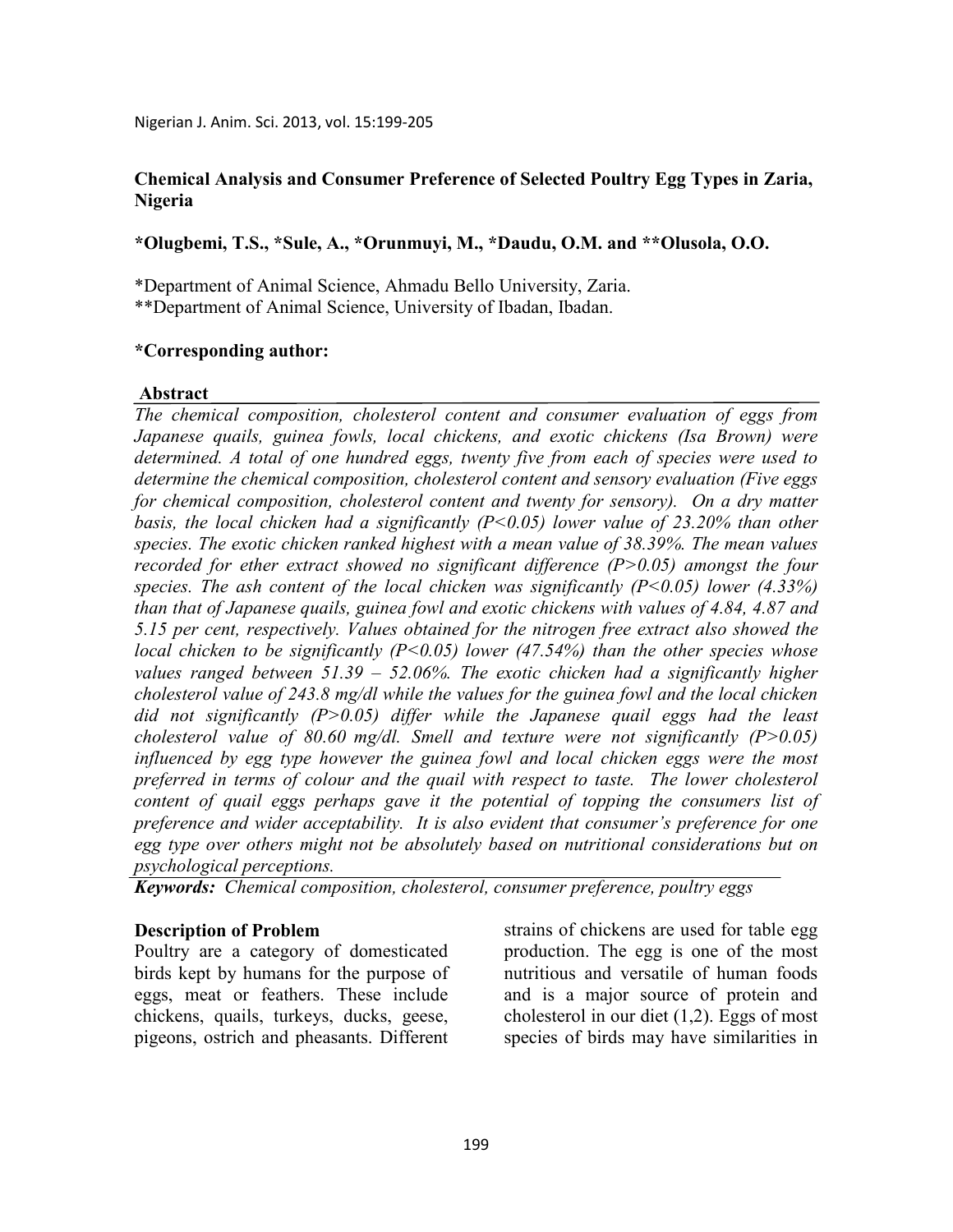nutritional composition and potential food usage, however, information on egg quality characteristics and utilization of egg for food and other purposes have been limited mostly to chicken eggs. Egg quality is composed of those characteristics of an egg that affects its acceptability to consumers such as cleanliness, egg weight, shell quality, yolk index, albumen index, Haugh unit and chemical composition (3). The concentration of egg cholesterol may differ from one flock of birds to the other. Today's consumers are better educated and hence, more updated on issues regarding health and food safety and quality (4). Consequently, consumers are leaning towards food products that benefit their well-being. The choice of one egg type over another by consumers has sometimes been attributed to one being sweeter than the other however, these assertions have not been correlated to the nutritional values of these preferred egg types. This study aimed to analyse the composition of selected poultry eggs, determine consumer's preference for the selected poultry egg types and assess possible correlations with the nutritional contents.

### **Materials and Methods**  *Location*

The studies were conducted at the Biochemistry Laboratory, Department of Animal Science, Ahmadu Bello University, Zaria and Pathology Laboratory, Teaching Hospital, Shika, Ahmadu Bello University, Zaria, Nigeria.

## **Experimental Procedures**  *Proximate Evaluation*

Exotic chicken (Isa Brown) and Japanese quail eggs were obtained from the Department of Animal Science Teaching and Research Farm, Ahmadu Bello University, Zaria. The local chicken eggs and guinea fowl eggs were obtained from the open market. The proximate analysis of five eggs per treatment was carried out using the methods of (5).

# *Cholesterol Evaluation*

The cholesterol content of five eggs per treatment was analysed using a commercial diagnostic cholesterol reagent kit (Randox Diagnostic Mannheim GmbH) by the method (6). The blank absorbance reading was obtained by diluting 1000µl of the working reagent with 10µl of distilled water. 10µl of the aliquot was then placed in a cuvette and inserted into a spectrophotometer set at 505nm. The absorbance of the calibrator was obtained by mixing 1000µl of the working reagent with 10µl of the calibrator and 10µl aliquot was taken and put in a cuvette in order to take the reading. To determine the cholesterol content, eggs of the different species were broken and yolks carefully separated into a container from which 1ml of the yolk was taken with a pipette and placed into a beaker after diluting with 1ml of NaCl buffer. A 10µl of the test sample was taken and mixed with 1000<sup>u</sup>l of the working reagent and absorbance read after incubating for 10 minutes at room temperature  $25^{\circ}$ °C.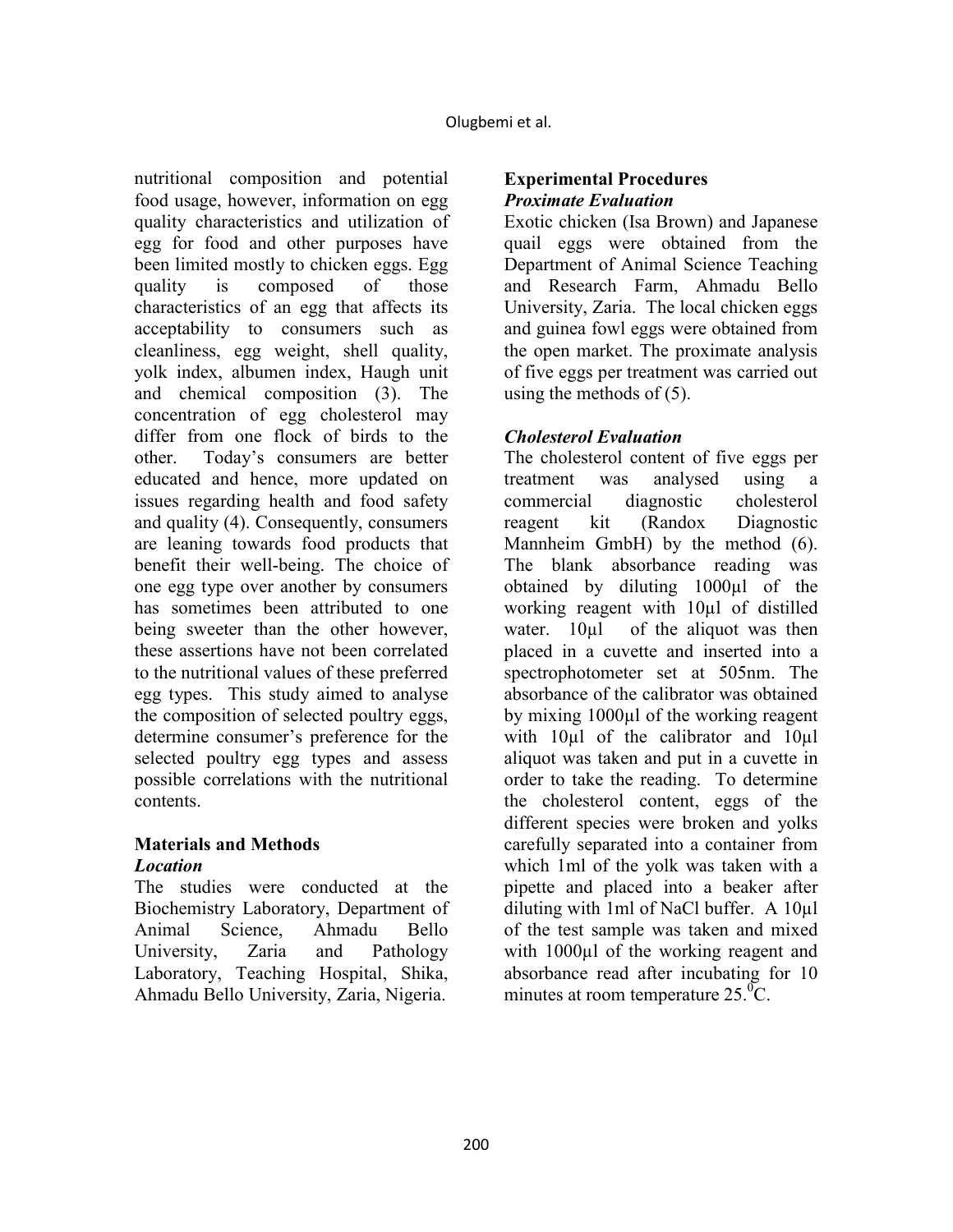The absorbance of the test sample was then recorded, cholesterol content was calculated using the following formula:

Cholesterol in  $(mg)$  =

Absorbance of test sample<br>Absorbance of calibrator X Conc. of calib. (mg)

Conc.=concentration Calib.=alibrator

### *Sensory evaluation*

Twenty five eggs each from quails, guinea fowls, local chickens and exotic chickens were collected from different farms in Samaru, Zaria and a sensory evaluation was carried out. The egg types were put in cold water and brought to boil for 5 minutes, allowed to stay covered in hot water for another 5 minutes after which they were then cooled for two minutes in a bowl of cold water. Egg shells were removed cut into halves when ready to be used for evaluation. The boiled halved eggs were later placed in plates that were coded with numbers ranging from 1 to 40 for each egg type. Forty panellists were used for this assessment and were provided with cool water to rinse their mouths after every sampling. A 5-point hedonic scale  $(5 =$  like very much,  $4 =$ 

moderately,  $3$  = neither like nor dislike, 2 = Dislike moderately, 1= Dislike very much) was used to judge for colour, smell, taste, texture and over all acceptability. Each panellist was provided with scoring sheets for grading.

# *Statistical analysis*

The data obtained were analysed by General Linear Model (GLM) of Statistical Analysis Systems (SAS, 2002) and significant differences were separated by Duncan's Multiple Range Test contained in the package.

### **Results and discussion**

The result of the proximate composition and cholesterol content of quail, guinea fowl, local chicken, and exotic chicken eggs are presented in Table 1. Dry matter (DM) was significantly  $(P<0.05)$  lower in the local chicken (23.20%) than those of the quail, guinea fowl and exotic chicken which were 26.77, 27.49, and 28.22%, respectively implying that the local chicken egg has more moisture than the other egg types. The crude protein (CP) content for quail (33.45%), guinea fowl (34.64%) and local chicken (33.08%) eggs were significantly (P<0.05) lower than that of the exotic chicken which was 38.39%.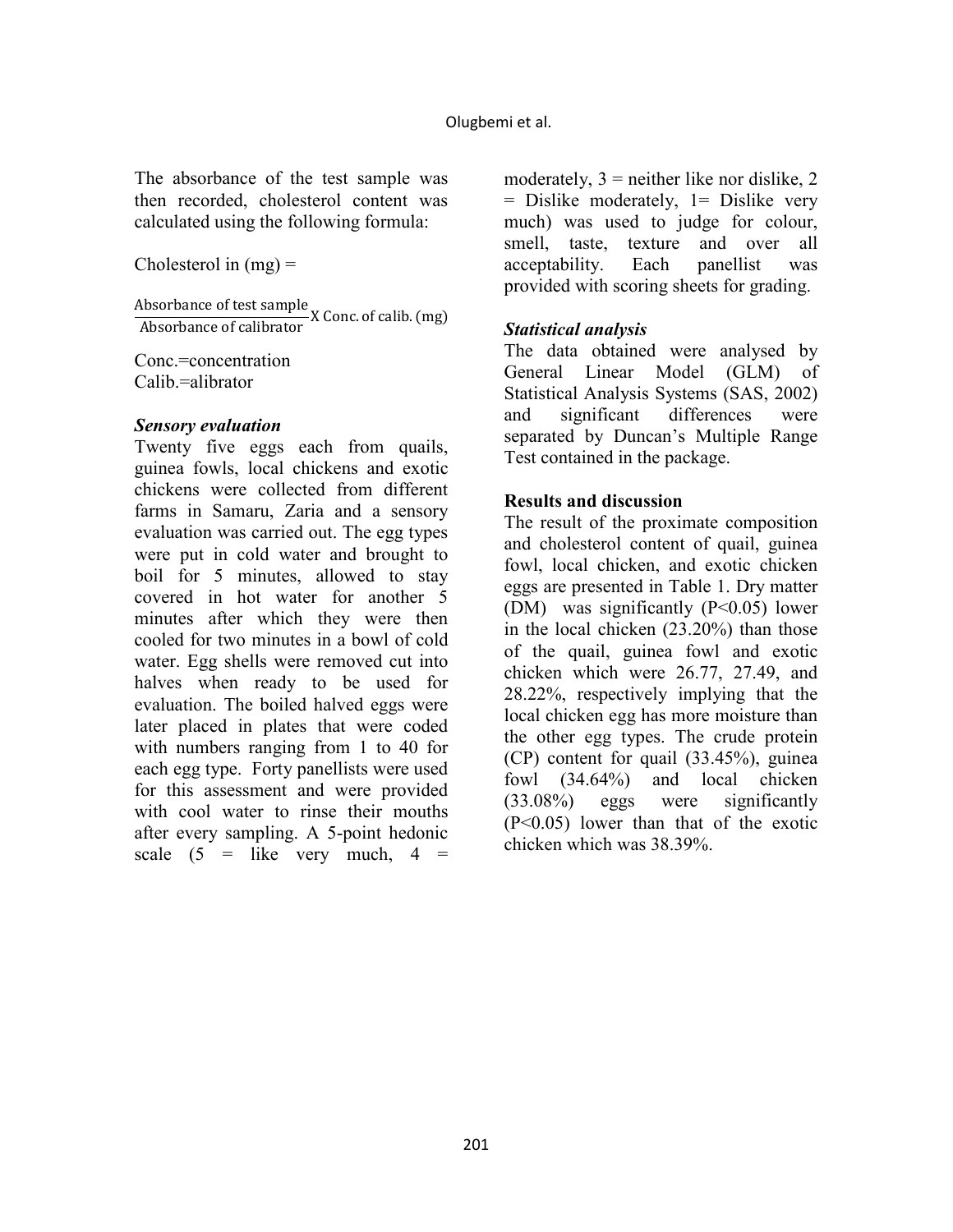| Parameters          | Ouail              | Guinea fowl       | Local chicken       | Exotic chicken   | <b>SEM</b> |
|---------------------|--------------------|-------------------|---------------------|------------------|------------|
| Dry Matter, %       | $26.77^{\rm a}$    | $27.49^{\rm a}$   | $23.20^{b}$         | $28.22^a$        | 0.34       |
| Crude Protein, %    | $33.45^{b}$        | $34.64^{b}$       | $33.08^{b}$         | $38.39^{a}$      | 0.42       |
| Ether extract, $\%$ | 9.50               | 9.76              | 9.09                | 9.97             | 0.13       |
| Ash, $%$            | $4.84^{\rm a}$     | 4.87 <sup>a</sup> | $4.33^{b}$          | $5.15^{\circ}$   | 0.08       |
| NFE, $%$            | 51.39 <sup>a</sup> | $52.06^a$         | $47.54^{b}$         | $51.66^a$        | 0.43       |
| Cholesterol, mg/dl  | $80.60^{\circ}$    | $190.60^{b}$      | 194.00 <sup>b</sup> | $243.80^{\circ}$ | 1.70       |

**Table 1: Proximate and cholesterol composition of local chicken, exotic chicken, guinea fowl and quail eggs** 

<sup>a,b,c</sup> Means on the same row with different superscripts are significantly different ( $P < 0.05$ ) on each other NFE: Nitrogen free extract

These values differ from the findings of (4) who reported crude protein values of 12.77%, 11.98% and 12.14% for quail, guinea fowl and exotic chicken eggs, respectively and 12.58 for eggs generally. The differences in crude protein content could be due to possible variations in the nutrient content of feeds eaten as protein content of eggs are a function of dietary intake.

The mean values recorded for ether extract showed no significant difference amongst the eggs from the four species. Values for ether extract for the eggs were quail (9.76%), guinea fowl (9.50%), local chickens (9.09%), and exotic chicken (9.97%). These also do not vary greatly from 11.91% and 10.83% cited by (4) for quail and guinea fowl. The ash content of the local chicken was significantly lower (4.32%) than that of all other poultry species. No significant  $(P<0.05)$ differences were observed in the ash content of the exotic chicken, guinea fowl and quail eggs accounting for 5.15%, 4.87% and 4.84%, respectively. These are

higher than values obtained by (4) hence implying a greater mineral deposition. The same trend was observed for the nitrogen free extracts values (NFE). The NFE content of the local chicken  $(47.54\%)$  significantly differed  $(P<0.05)$ to that of the exotic chicken, guinea fowl and quail which had no significant differences amongst their values of 51.66%, 52.06% and 51.39%, respectively. The cholesterol content of 190.60 mg and 194 mg/dl in the guinea fowl and local chicken eggs, respectively did not differ significantly (P>0.05). This is similar to the values of 184 mg and 200 mg/dl cited by (8) for guinea fowl and local chicken eggs respectively. In this study the least value of 80.60mg/dl recorded for quail eggs was the least and significantly differed (P<0.05) from all other values. However (9) reported that the cholesterol content of the quail egg yolk (121mg/dl) was very similar to that of the chicken egg yolk (120mg/dl). They also reported that no significant difference was observed when the cholesterol levels of raw and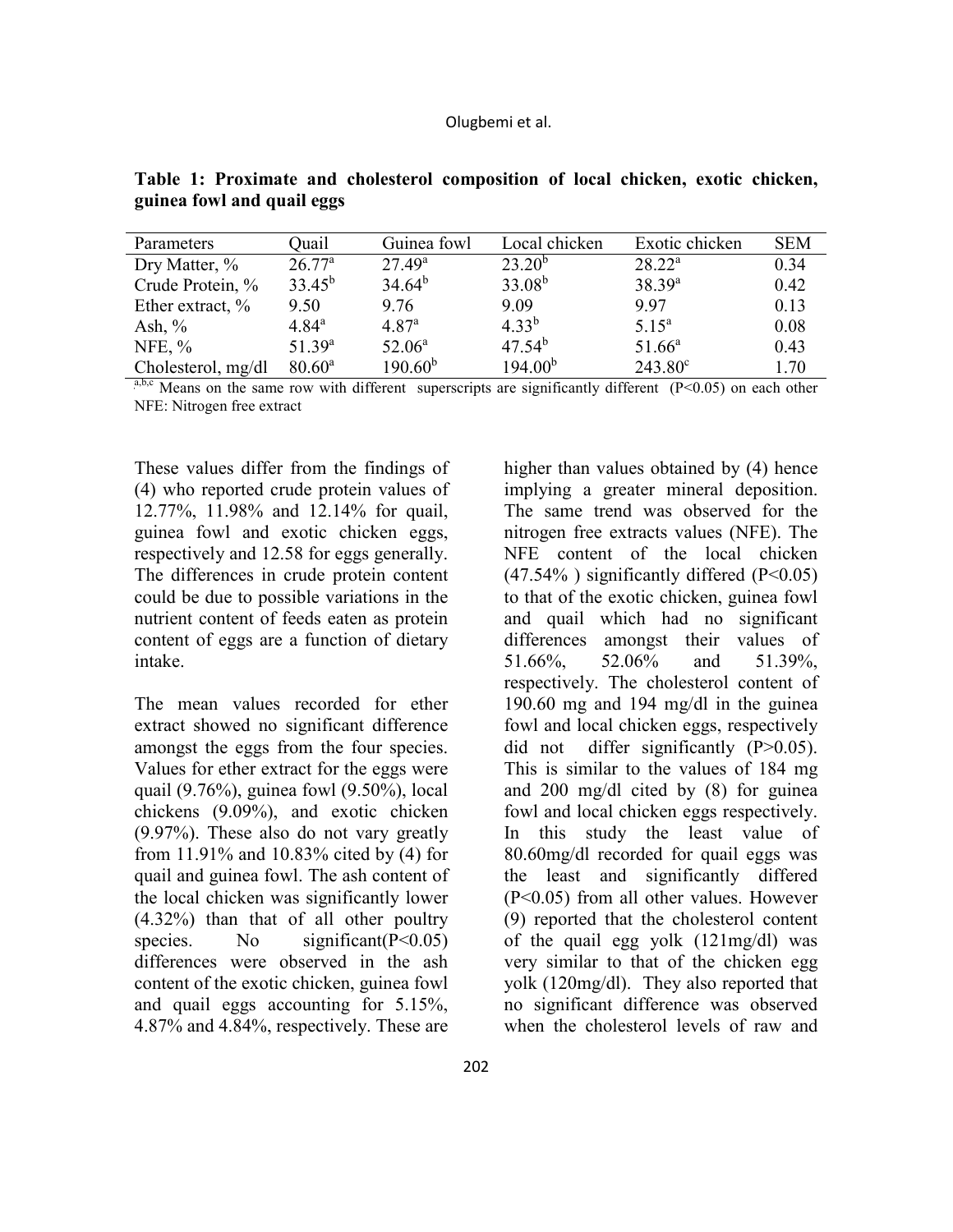#### Olugbemi et al.

cooked chicken eggs were compared. In this study, the exotic chicken exhibited the highest cholesterol value of (243.80 mg/dl) which is higher than what was obtained by other authors (10, 11) and this might be probably due to the nature of feed that must have been fed. Cholesterol values of 213 – 247mg/dl have been possible depending on the egg size (12).

A 5-point hedonic scale (5 being the highest and 1 the least value) was used to assess the sensory evaluation as presented in Table 2.

**Table 2: Sensory evaluation of the local chicken, exotic chicken, guinea fowl and quail eggs** 

| Components            | )uail             | Guinea fowl       | Local chicken | Exotic chicken | <b>SEM</b> |
|-----------------------|-------------------|-------------------|---------------|----------------|------------|
| Colour                | $3.68^{b}$        | $4.28^{a}$        | $4.10^a$      | $3.58^{b}$     | 0.09       |
| Smell                 | 3.85              | 3.45              | 3.63          | 3.80           | 0.08       |
| Taste                 | 5.00 <sup>a</sup> | 4.00 <sup>b</sup> | $3.00^\circ$  | $3.00^{\circ}$ | 0.00       |
| Texture               | 4.14              | 3.90              | 4.08          | 3.68           | 0.07       |
| General acceptability | 4.15              | 3.98              | 4.18          | 3.78           | 0.08       |

<sup>a, b, c</sup> Means on the same row with different superscripts are significantly different (P<0.05) from each other

A yolk colour rated guinea fowl and the local chicken (4.28 and 4.10) respectively to be more yellow than the quail and exotic chicken eggs (3.68and 3.58), respectively. This is attributed to the feed type the birds were fed on as the primary determinant of yolk colour is the xanthophylls (plant pigments) content of the diet consumed (3). There was a significant (P< 0.05) preference for the guinea fowl and local chicken eggs in terms of colour and also confirmed report (14) while (15) stated that yellow yolk colour is an important factor for consumer satisfaction.

**Smell, texture and general acceptability**: No significant (P>0.05) differences were observed in sensory evaluation for smell, texture and general acceptability among the eggs. Studies

carried out by (16, 17) also revealed that consumers could not detect the difference in smell and texture of hard boiled eggs.

**Taste:** There was however a significant (P<0.05) difference in values obtained for the taste of the various eggs, the quail eggs ranked highest (5.00) significantly differing from guinea fowl eggs, the local and exotic chicken eggs. This probably might be as a result of the different diets fed to the birds. According to (18) feed composition affects the taste of an egg. There was however no significant (P>0.05) difference in the consumer acceptability of the different egg types.

#### **Conclusions and Applications**

It can be concluded that:

1. The quail egg showed a lot of promise with its low cholesterol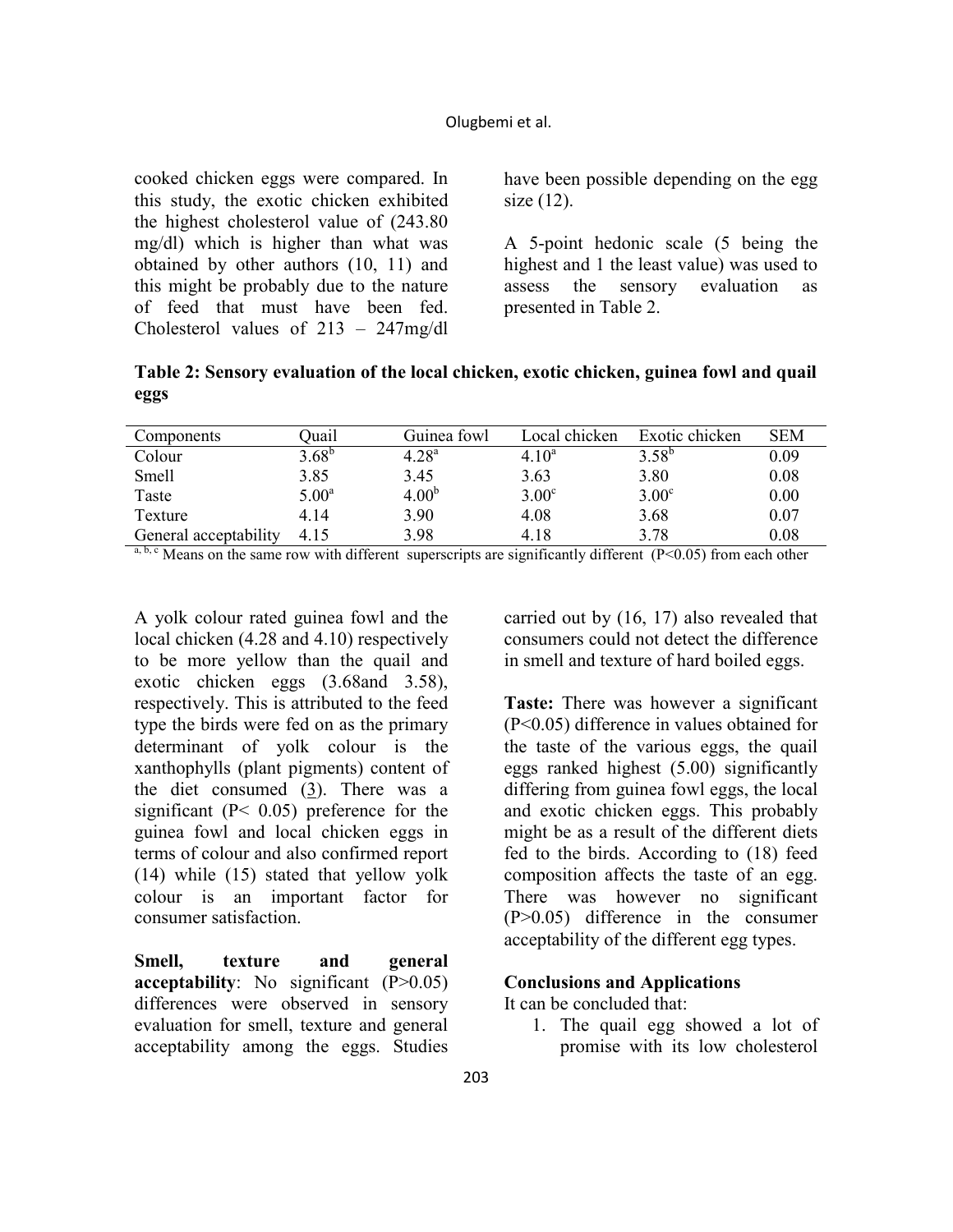profile and its general acceptability.

- 2. It was also evident that consumer preference of one egg type over others might not be absolutely based on nutritional considerations but on biases.
- 3. More enlightenment of the virtues of the quail egg should be carried out with a view of further promoting this egg type.

# **References**

- 1. Holden, J., Exler, J., McCharen, C. and Loc, J. (1989). A nationwide study of the cholesterol, vitamin and mineral levels in large eggs. *Society For Experimental Biol*ogy 3:A658.
- 2. Smith, T. M (1997). 4-H Egg Preparation Demonstration, Mississippi State University. [http://www.msstate.edu/dept/pou ltry/4-heggs.htm] site visited on 16/3/12.
- 3. Song, K.T., Choi, S.H. and Oh, H.R. (2000). A comparism of egg quality of pheasant, chukar, quail and guinea fowl. *Asianaustrailian Journal of Animal Science* 7:986-990.
- 4. Dudusola, O.I. (2010). Comparative evaluation of internal and external qualities of eggs from quail and guinea fowl. *International Journal of Plant Science* (65): 112-115.
- 5. AOAC (1990). Official Method of Analysis, 15th edition. Association of Official Analytical

Chemist, Washington, DC. 20044.

- 6. Richmond, N. (1973). Preparation and properties of a cholesterol oxidase from *Nocardia* sp. and Its Application to the enzymatic assay of total cholesterol in serum. *Clinical Chemistry* 19  $(12): 1350 - 1356.$
- 7. SAS Institute, Inc. (2002). SAS Version 9. SAS Institute, Inc., Cary, NC.
- 8. Oloyede, I.O. (2005). Cholesterol content of products fractionated from egg yolk of some birds. *Pakistan Journal of Nutrition* 4(5): 310- 312.
- 9. Bragagnolo N. and Rodriquez Amaya, D. B. (2003). Comparison of the cholesterol content of Brazilian chicken and quail eggs. *Journal of Food Composition and Analysis* 16 (2): 147-153.
- 10. Weggemans, R.M., Zock, P.L. and Katan, M.B. (2001).Dietary cholesterol from eggs increases the ratio of total cholesterol to high-density lipoprotein cholesterol in humans: a metaanalysis. *American Journal of Clinical Nutrition* 73(5): 885-891.
- 11. Olugbemi, T.S., Mutayoba, S.K. and Lekule, F.P. (2010). *Moringa oleifera* leaf meal as a hypocholesterolemic agent in laying hen diets. *Livestock Research for Rural Development.* 22 (4). [ http://www /lrrd.org/  $lrrd22/4/olyg22084.html$ . site visited on 12/07/12.